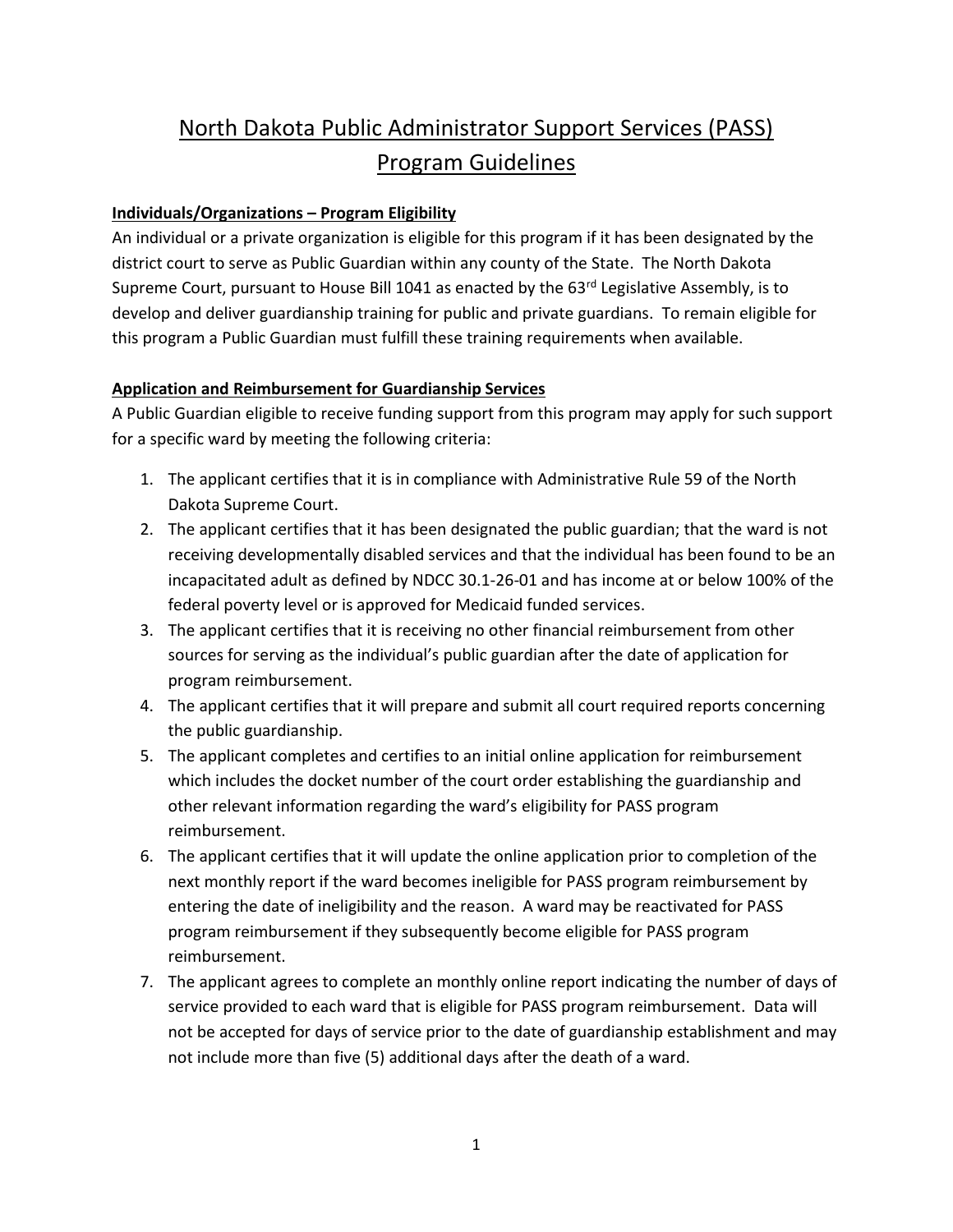- 8. The applicant certifies that it will provide the PASS program manager, the state funding agency or their designee access, during regular business hours, to all records necessary to establish eligibility of this ward for program reimbursement and to complete any necessary fiscal audit.
- 9. The applicant understands that failure to comply with the provisions of this application may result in discontinuation of current and potential future funding. The applicant also certifies all submissions are accurate and made in good faith and that any fraudulently obtained funds or misuse thereof may result in civil and criminal penalties.

#### **Payment for Services**

The PASS program manager shall promptly pay each public administrator that has elected to participate in this program for the number of service days meeting the above criteria, within the limits of the funding appropriated by the Legislative Assembly. The reimbursement amount shall be based on the monthly reports entered into the PASS automated data system and will be calculated at the appropriate monthly and daily rates as established annually by the Public Guardianship Advisory Committee and communicated to providers of public guardianship services.

#### **Disclaimer**

This program is designed to provide limited funding support for the services provided by guardians serving as public administrators for indigent individuals. The program has no role or responsibility for the monitoring or oversight of guardians which are controlled and governed by state law and court order. Any concerns or complaints regarding a guardianship will be referred to the court establishing that guardianship.

#### **Program Management & Oversight**

A joint powers entity has been established by the various county governments to collect the local matching funds for the support of the PASS program. The North Dakota Association of Counties has been designated by the joint powers agreement to serve as its administrator and has also agreed to serve as PASS Program Manager for the development and implementation the necessary administrative processes to distribute both the state and local matching funds.

The North Dakota Association of Counties shall periodically convene a Public Guardianship Advisory Committee to include the State Court Administrator, a representative of the Office of Management and Budget, the Executive Director of the Department of Human Services and a member of Guardianship Association of North Dakota (GAND) to approve the proposed operating procedures, to address emerging issues and to monitor program funding.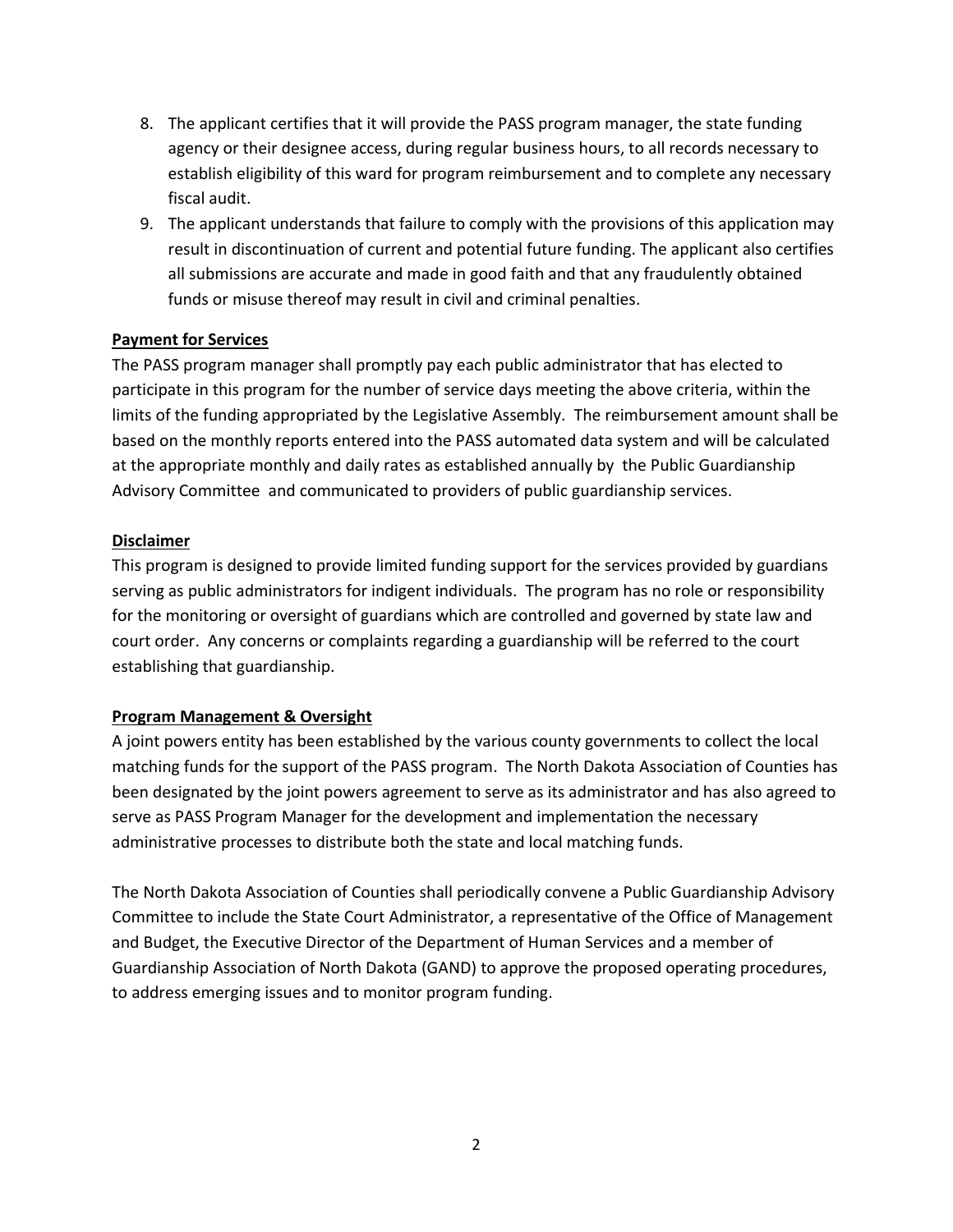# North Dakota Public Administrator Support Services (PASS)

# Program Reimbursement Rates

# Effective November 1, 2019

- 1. For public guardianship services provided to the first 70 wards in a calendar month by any guardianship entity, the public guardian will be reimbursed:
	- a. \$300.00/month for a full month
	- b. \$10.00/day for a partial month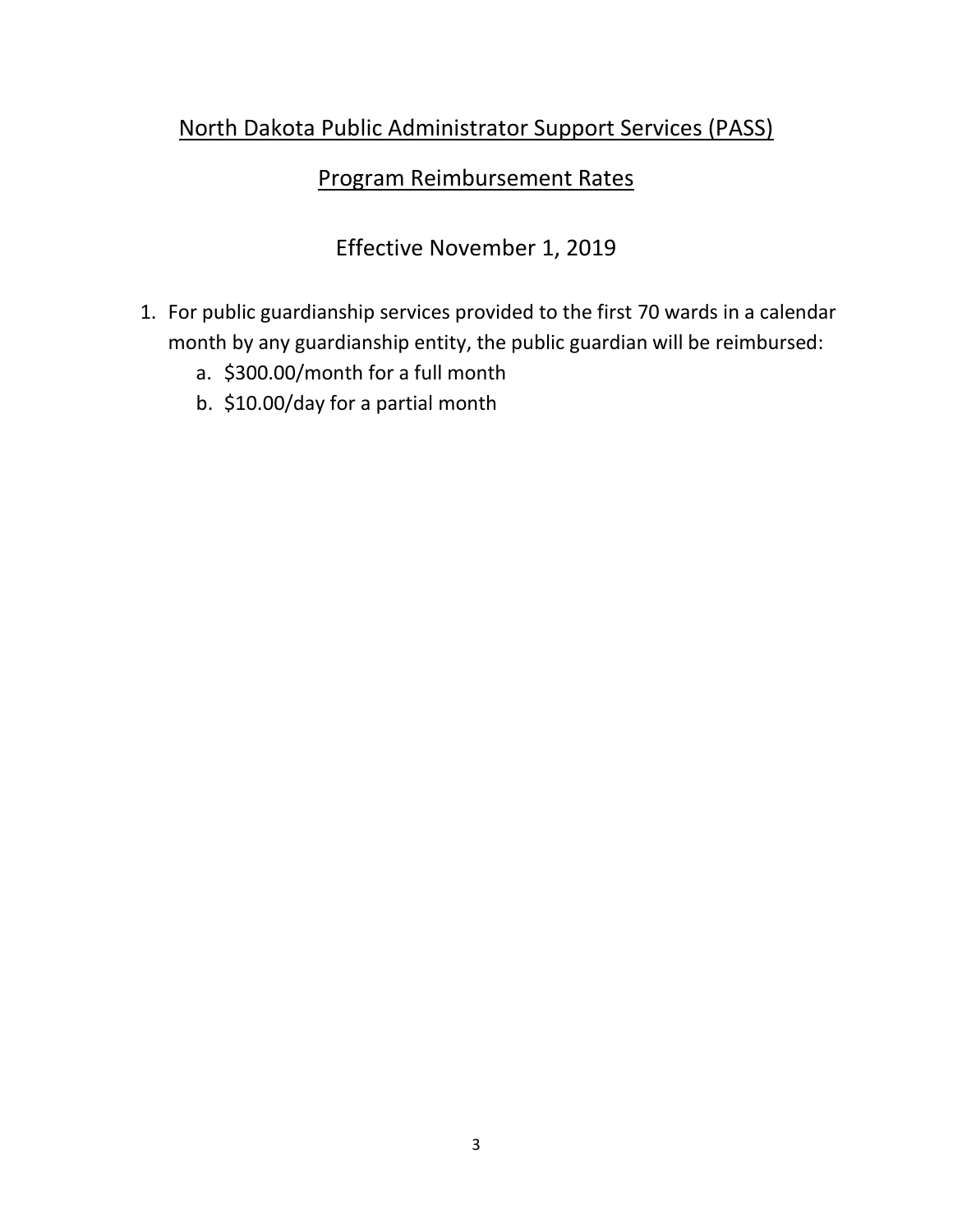### North Dakota Public Administrator Support Services (PASS) **AGREEMENT FOR PUBLIC GUARDIANSHIP FUNDING PARTICIPATION**

| INDIVIDUAL/AGENGY APPLICANT INFORMATION                      |  |        |                                                                               |  |
|--------------------------------------------------------------|--|--------|-------------------------------------------------------------------------------|--|
| Public Administrator:                                        |  |        |                                                                               |  |
| SSN/TIN:                                                     |  | Phone: | Email:                                                                        |  |
| Mailing address:                                             |  |        |                                                                               |  |
| City:                                                        |  | State: | ZIP Code:                                                                     |  |
| METHOD OF PAYMENT<br>2.5                                     |  |        |                                                                               |  |
| Paper Check:<br>□                                            |  |        | Electronic Deposit (ACH) $\Box$ (If ACH – Complete & Sign Authorization Form) |  |
| INDIVIDUALS NEEDING ACCESS TO PASS ELECTRONIC DATABASE<br>3. |  |        |                                                                               |  |
| Name:                                                        |  | Email: | Phone:                                                                        |  |
| Name:                                                        |  | Email: | Phone:                                                                        |  |
| Name:                                                        |  | Email: | Phone:                                                                        |  |
| Name:                                                        |  | Email: | Phone:                                                                        |  |
| <b>CERTIFICATIONS</b><br>4.                                  |  |        |                                                                               |  |

1. The applicant certifies that it is in compliance with Administrative Rule 59 of the North Dakota Supreme Court.

- 2. The applicant certifies that it will submit for PASS reimbursement only those wards for whom the applicant has been designated the public guardian and for which the individuals are not receiving developmentally disabled services and that the individuals have been found to be an incapacitated adults as defined by NDCC 30.1-26-01 and have incomes at or below 100% of the federal poverty level or are approved for Medicaid funded services.
- 3. The applicant certifies that for the wards identified for PASS reimbursement, the applicant will receive no other financial reimbursement from other sources for serving as the individual's public guardian after the date of application for program reimbursement.
- 4. The applicant certifies that it will prepare and submit all court required reports concerning public guardianships.
- 5. The applicant completes and certifies to an initial online application for reimbursement which includes the docket number of the court order establishing the guardianship and other relevant information regarding the ward's eligibility for PASS program reimbursement.
- 6. The applicant certifies that it will update the online application prior to completion of the next monthly report if the ward becomes ineligible for PASS program reimbursement by entering the date of ineligibility and the reason. A ward may be reactivated for PASS program reimbursement if they subsequently become eligible for PASS program reimbursement.
- 7. The applicant certifies that it will complete an monthly online report indicating the number of days of service provided to each ward that is eligible for PASS program reimbursement and that data will not be submitted for days of service prior to the date of guardianship establishment, or July 1, 2013 whichever is later, and may not include more than five (5) additional days after the death of a ward.
- 8. The applicant certifies that it will provide the PASS program manager, the state funding agency or their designee access, during regular business hours, to all records necessary to establish eligibility of this ward for program reimbursement and to complete any necessary fiscal audit.
- 9. The applicant understands that failure to comply with the provisions of this application may result in discontinuation of current and potential future funding. The applicant also certifies all submissions are accurate and made in good faith and that any fraudulently obtained funds or misuse thereof may result in civil and criminal penalties.

Signature of applicant: Date: Date: Date: Date: Date: Date: Date: Date: Date: Date: Date: Date: Date: Date: Date: Date: Date: Date: Date: Date: Date: Date: Date: Date: Date: Date: Date: Date: Date: Date: Date: Date: Date: